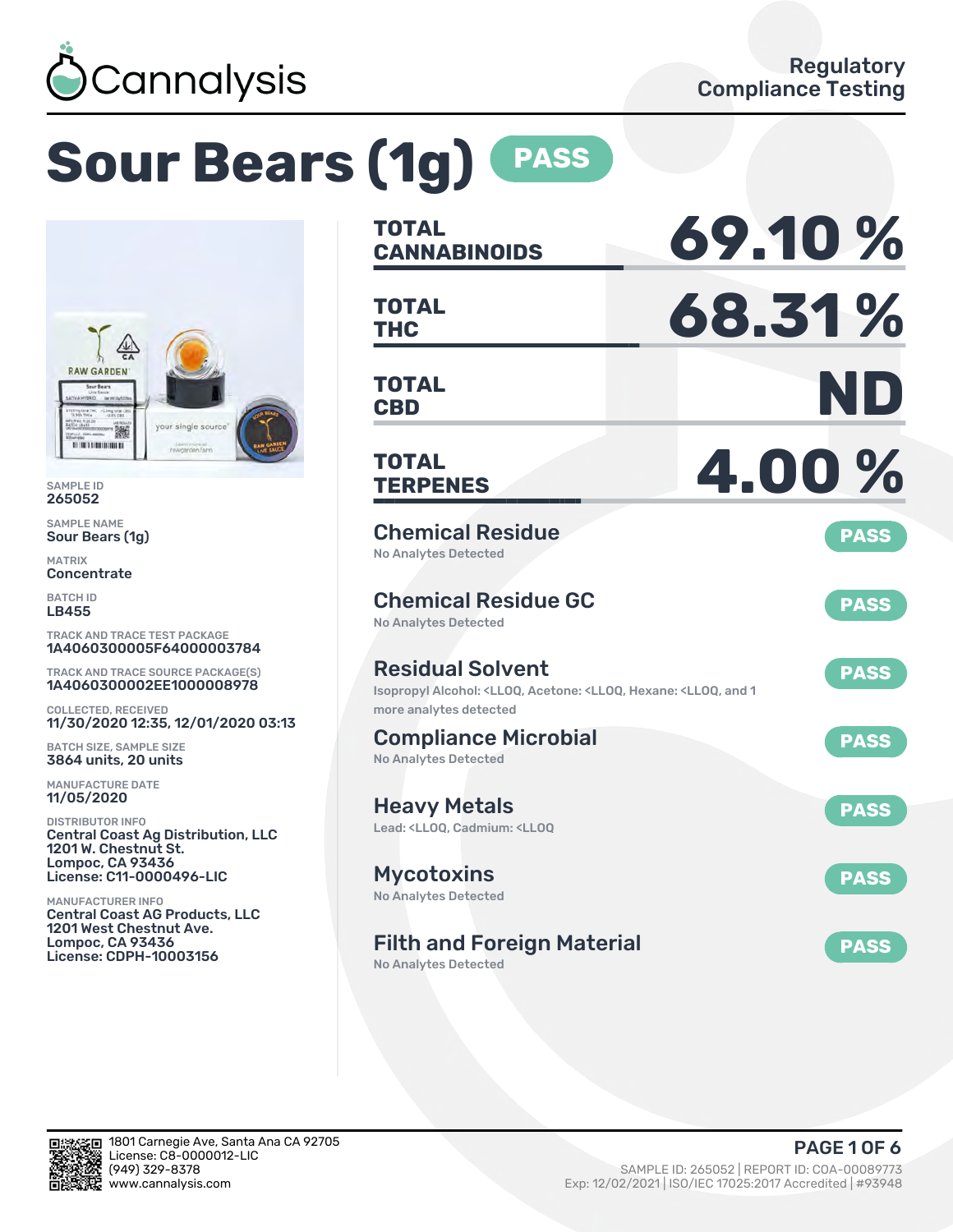

## CANNABINOID ANALYSIS

TOTAL THC,CBD, and CANNABINOIDS value(s) have been decarboxylated.

| TOTAL THC:          | 683.1 mg/g (68.31%), 683.1 mg per package |
|---------------------|-------------------------------------------|
| TOTAL CBD:          | ND.                                       |
| TOTAL CANNABINOIDS: | 691.0 mg/g (69.10 %)                      |

UNIT OF MEASUREMENT: Milligrams per Gram(mg/g)

| <b>RESULT</b>        | LOD    | <b>LLOO</b> | <b>ANALYTE</b>   | <b>RESULT</b>         | LOD    | LL <sub>00</sub> |
|----------------------|--------|-------------|------------------|-----------------------|--------|------------------|
| 746.7 mg/g (74.67 %) | 0.2000 | 0.4000      | CBD <sub>v</sub> | ND.                   | 0.2000 | 0.4000           |
| 28.30 mg/g (2.830 %) | 0.2000 | 0.4000      | CBGa             | 5.603 mg/g (0.5603 %) | 0.2000 | 0.4000           |
| <b>ND</b>            | 0.2000 | 0.4000      | CBG              | 2.949 mg/g (0.2949 %) | 0.2000 | 0.4000           |
| <b>ND</b>            | 0.2000 | 0.4000      | CBN              | ND.                   | 0.2000 | 0.4000           |
| <b>ND</b>            | 0.2000 | 0.4000      | CBC              | <b>ND</b>             | 0.2000 | 0.4000           |
| <b>ND</b>            | 0.2000 | 0.4000      |                  |                       |        |                  |
|                      |        |             |                  |                       |        |                  |

#### ADDITIONAL INFORMATION

| Method:              | SOP-TECH-001 | Sample Prepped: 12/01/2020 14:17  | Sample Approved: 12/02/2020 13:42  |  |
|----------------------|--------------|-----------------------------------|------------------------------------|--|
| Instrument: UPLC-DAD |              | Sample Analyzed: 12/01/2020 18:51 | Prep-Analytical Batch: 23907-18561 |  |



## TERPENE ANALYSIS

| UNIT OF MEASUREMENT: | Milligrams per Gram(mg/g) |
|----------------------|---------------------------|
|----------------------|---------------------------|

| <b>ANALYTE</b>   | <b>RESULT</b>                                                                                                             | <b>LOD</b> | <b>LLOQ</b> | <b>ANALYTE</b>         | <b>RESULT</b>                                      | <b>LOD</b> | <b>LLOQ</b> |
|------------------|---------------------------------------------------------------------------------------------------------------------------|------------|-------------|------------------------|----------------------------------------------------|------------|-------------|
| 3-Carene         | <b>ND</b>                                                                                                                 | 0.5000     | 1.000       | Alpha bisabolol        | <lloq< td=""><td>0.5000</td><td>1.000</td></lloq<> | 0.5000     | 1.000       |
| Alpha cedrene    | <b>ND</b>                                                                                                                 | 0.5000     | 1.000       | Alpha humulene         | 2.812 mg/g $(0.2812 \%)$                           | 0.5000     | 1.000       |
| Alpha pinene     | <lloq< td=""><td>0.5000</td><td>1.000</td><td>Alpha terpinene</td><td><b>ND</b></td><td>0.5000</td><td>1.000</td></lloq<> | 0.5000     | 1.000       | Alpha terpinene        | <b>ND</b>                                          | 0.5000     | 1.000       |
| Alpha terpineol  | $0.7410$ mg/g $(0.0741\%)$                                                                                                | 0.3300     | 0.6500      | Beta caryophyllene     | 10.49 mg/g (1.049 %)                               | 0.5000     | 1.000       |
| Beta myrcene     | 12.43 mg/g (1.243 %)                                                                                                      | 0.5000     | 1.000       | Beta pinene            | <lloq< td=""><td>0.6100</td><td>1.210</td></lloq<> | 0.6100     | 1.210       |
| Borneol          | <b>ND</b>                                                                                                                 | 0.5000     | 1.000       | Camphene               | <b>ND</b>                                          | 0.5000     | 1.000       |
| Camphor          | <b>ND</b>                                                                                                                 | 0.5000     | 1.000       | Caryophyllene oxide ND |                                                    | 0.5000     | 1.000       |
| Cedrol           | <b>ND</b>                                                                                                                 | 0.5000     | 1.000       | Cis nerolidol          | <b>ND</b>                                          | 0.5000     | 1.000       |
| Eucalyptol       | <b>ND</b>                                                                                                                 | 0.5000     | 1.000       | Fenchol                | <lloq< td=""><td>0.5000</td><td>1.000</td></lloq<> | 0.5000     | 1.000       |
| Fenchone         | <b>ND</b>                                                                                                                 | 0.5000     | 1.000       | Gamma terpinene        | <b>ND</b>                                          | 0.5000     | 1.000       |
| Gamma terpineol  | <b>ND</b>                                                                                                                 | 0.1000     | 0.2100      | Geranyl acetate        | <b>ND</b>                                          | 0.5000     | 1.000       |
| Guaiol           | <ll0q< td=""><td>0.5000</td><td>1.000</td><td>Isoborneol</td><td><b>ND</b></td><td>0.5000</td><td>1.000</td></ll0q<>      | 0.5000     | 1.000       | Isoborneol             | <b>ND</b>                                          | 0.5000     | 1.000       |
| Isopulegol       | <b>ND</b>                                                                                                                 | 0.5000     | 1.000       | Limonene               | 6.360 mg/g $(0.6360\%)$                            | 0.5000     | 1.000       |
| Linalool         | 2.161 mg/g (0.2161 %)                                                                                                     | 0.5000     | 1.000       | Menthol                | <b>ND</b>                                          | 0.5000     | 1.000       |
| Ocimene 1        | <b>ND</b>                                                                                                                 | 0.1600     | 0.3100      | Ocimene 2              | 1.244 mg/g $(0.1244\%)$                            | 0.3500     | 0.6900      |
| P-cymene         | <b>ND</b>                                                                                                                 | 0.5200     | 1.050       | P-mentha-1,5-diene ND  |                                                    | 0.5000     | 1.000       |
| Pulegone         | <b>ND</b>                                                                                                                 | 0.5000     | 1.000       | Sabinene               | <b>ND</b>                                          | 0.5000     | 1.000       |
| Sabinene hydrate | <b>ND</b>                                                                                                                 | 0.5000     | 1.000       | Terpinolene            | $2.151 \,\mathrm{mg/g}$ (0.2151 %)                 | 0.5000     | 1.000       |
|                  | Trans beta farnesene1.671 mg/g (0.1671 %)                                                                                 | 0.5000     | 1.000       | <b>Trans nerolidol</b> | <lloq< td=""><td>0.5000</td><td>1.000</td></lloq<> | 0.5000     | 1.000       |
| Valencene        | <b>ND</b>                                                                                                                 | 0.5000     | 1.000       |                        |                                                    |            |             |

#### ADDITIONAL INFORMATION

| Method:     | SOP-TECH  |
|-------------|-----------|
| Instrument: | GC-MS-FII |

Method: SOP-TECH-027 Sample Prepped: 12/01/2020 13:43 Sample Approved: 12/02/2020 15:03 Prep-Analytical Batch: 23908-18538



1801 Carnegie Ave, Santa Ana CA 92705 License: C8-0000012-LIC<br>(949) 329-8378

## PAGE 2 OF 6

(949) 329-8378 SAMPLE ID: 265052 | REPORT ID: COA-00089773 Exp: 12/02/2021 | ISO/IEC 17025:2017 Accredited | #93948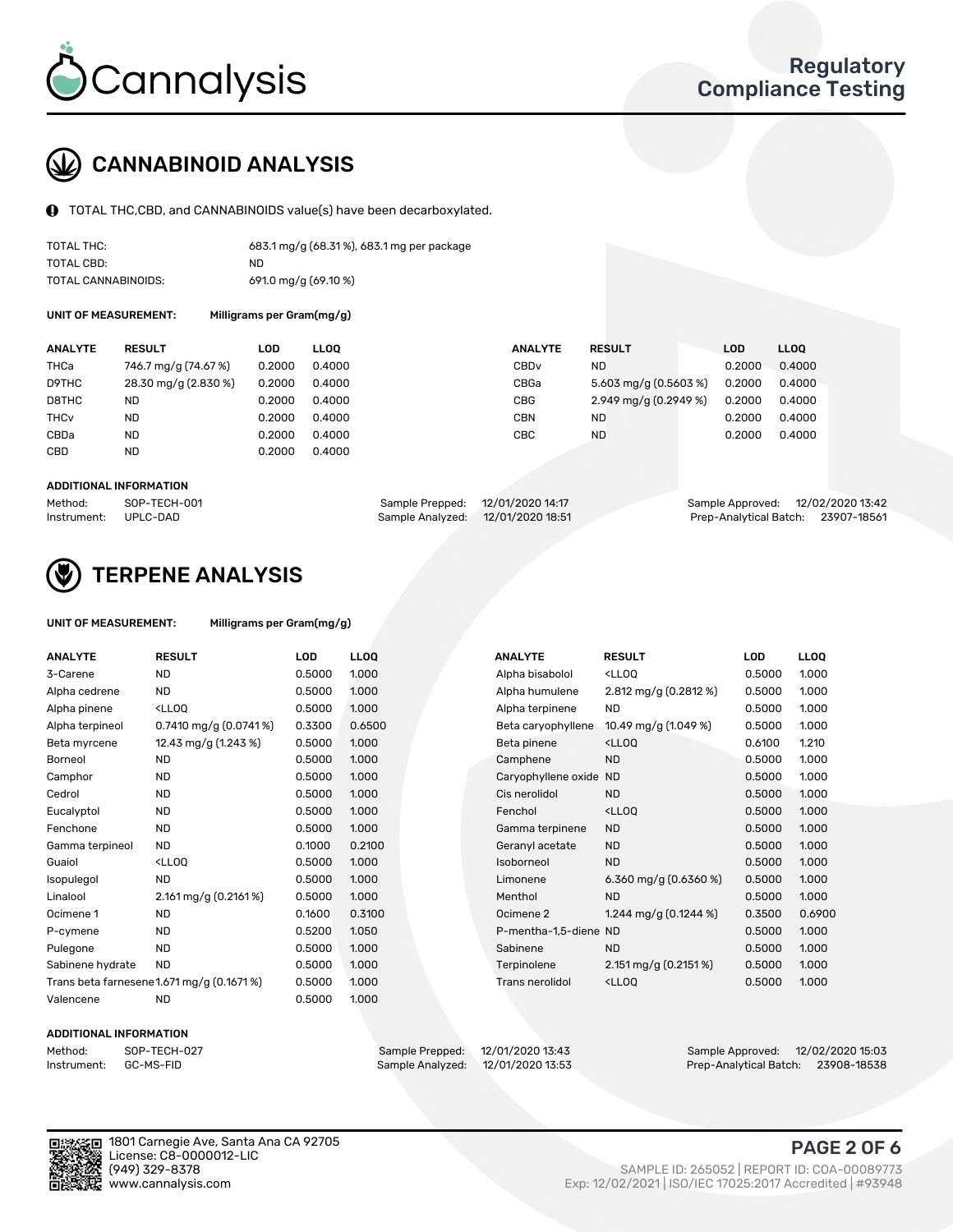

## CHEMICAL RESIDUE ANALYSIS PASS

UNIT OF MEASUREMENT: Micrograms per Gram(ug/g)

| <b>ANALYTE</b>    | <b>RESULT</b> | LOD    | <b>LLOQ</b> | <b>ACTION LEVEL</b> |      | <b>ANALYTE</b>      | <b>RESULT</b> | LOD    | <b>LLOQ</b> | <b>ACTION LEVEL</b> |      |
|-------------------|---------------|--------|-------------|---------------------|------|---------------------|---------------|--------|-------------|---------------------|------|
| Abamectin         | <b>ND</b>     | 0.0200 | 0.0400      | 0.1000              | Pass | Acephate            | <b>ND</b>     | 0.0200 | 0.0400      | 0.1000              | Pass |
| Acequinocyl       | <b>ND</b>     | 0.0200 | 0.0400      | 0.1000              | Pass | Acetamiprid         | <b>ND</b>     | 0.0200 | 0.0400      | 0.1000              | Pass |
| Aldicarb          | <b>ND</b>     | 0.0200 | 0.0400      | 0.0                 | Pass | Azoxystrobin        | <b>ND</b>     | 0.0200 | 0.0400      | 0.1000              | Pass |
| <b>Bifenazate</b> | <b>ND</b>     | 0.0200 | 0.0400      | 0.1000              | Pass | <b>Bifenthrin</b>   | <b>ND</b>     | 0.0200 | 0.0400      | 3.000               | Pass |
| <b>Boscalid</b>   | <b>ND</b>     | 0.0200 | 0.0400      | 0.1000              | Pass | Carbaryl            | <b>ND</b>     | 0.0200 | 0.0400      | 0.5000              | Pass |
| Carbofuran        | <b>ND</b>     | 0.0200 | 0.0400      | 0.0                 | Pass | Chlorantraniliprole | <b>ND</b>     | 0.0200 | 0.0400      | 10.00               | Pass |
| Clofentezine      | <b>ND</b>     | 0.0200 | 0.0400      | 0.1000              | Pass | Coumaphos           | <b>ND</b>     | 0.0200 | 0.0400      | 0.0                 | Pass |
| Cyfluthrin        | <b>ND</b>     | 0.4000 | 1.000       | 2.000               | Pass | Cypermethrin        | <b>ND</b>     | 0.4000 | 1.000       | 1.000               | Pass |
| Daminozide        | <b>ND</b>     | 0.0200 | 0.0400      | 0.0                 | Pass | Diazinon            | <b>ND</b>     | 0.0200 | 0.0400      | 0.1000              | Pass |
| <b>Dichlorvos</b> | <b>ND</b>     | 0.0200 | 0.0400      | 0.0                 | Pass | Dimethoate          | <b>ND</b>     | 0.0200 | 0.0400      | 0.0                 | Pass |
| Dimethomorph      | <b>ND</b>     | 0.0200 | 0.0400      | 2.000               | Pass | Ethoprophos         | <b>ND</b>     | 0.0200 | 0.0400      | 0.0                 | Pass |
| Etofenprox        | <b>ND</b>     | 0.0200 | 0.0400      | 0.0                 | Pass | Etoxazole           | <b>ND</b>     | 0.0200 | 0.0400      | 0.1000              | Pass |
| Fenhexamid        | <b>ND</b>     | 0.0200 | 0.0400      | 0.1000              | Pass | Fenoxycarb          | <b>ND</b>     | 0.0200 | 0.0400      | 0.0                 | Pass |
| Fenpyroximate     | <b>ND</b>     | 0.0200 | 0.0400      | 0.1000              | Pass | Fipronil            | <b>ND</b>     | 0.0400 | 0.1000      | 0.0                 | Pass |
| Flonicamid        | <b>ND</b>     | 0.0200 | 0.0400      | 0.1000              | Pass | Fludioxonil         | <b>ND</b>     | 0.0200 | 0.0400      | 0.1000              | Pass |
| Hexythiazox       | <b>ND</b>     | 0.0200 | 0.0400      | 0.1000              | Pass | Imazalil            | <b>ND</b>     | 0.0200 | 0.0400      | 0.0                 | Pass |
| Imidacloprid      | <b>ND</b>     | 0.0200 | 0.0400      | 5.000               | Pass | Kresoxim methyl     | <b>ND</b>     | 0.0200 | 0.0400      | 0.1000              | Pass |
| Malathion         | <b>ND</b>     | 0.0200 | 0.0400      | 0.5000              | Pass | Metalaxyl           | <b>ND</b>     | 0.0200 | 0.0400      | 2.000               | Pass |
| Methiocarb        | <b>ND</b>     | 0.0200 | 0.0400      | 0.0                 | Pass | Methomyl            | <b>ND</b>     | 0.0200 | 0.0400      | 1.000               | Pass |
| Mevinphos         | <b>ND</b>     | 0.0200 | 0.0400      | 0.0                 | Pass | Myclobutanil        | <b>ND</b>     | 0.0200 | 0.0400      | 0.1000              | Pass |
| Naled             | <b>ND</b>     | 0.0200 | 0.0400      | 0.1000              | Pass | Oxamyl              | <b>ND</b>     | 0.0200 | 0.0400      | 0.5000              | Pass |
| Paclobutrazol     | <b>ND</b>     | 0.0200 | 0.0400      | 0.0                 | Pass | Permethrins         | <b>ND</b>     | 0.0400 | 0.1000      | 0.5000              | Pass |
| Phosmet           | <b>ND</b>     | 0.0200 | 0.0400      | 0.1000              | Pass | Piperonyl butoxide  | <b>ND</b>     | 0.0200 | 0.0400      | 3.000               | Pass |
| Prallethrin       | <b>ND</b>     | 0.0200 | 0.0400      | 0.1000              | Pass | Propiconazole       | <b>ND</b>     | 0.0200 | 0.0400      | 0.1000              | Pass |
| Propoxur          | <b>ND</b>     | 0.0200 | 0.0400      | 0.0                 | Pass | Pyrethrins          | <b>ND</b>     | 0.0200 | 0.0400      | 0.5000              | Pass |
| Pyridaben         | <b>ND</b>     | 0.0200 | 0.0400      | 0.1000              | Pass | Spinetoram          | <b>ND</b>     | 0.0200 | 0.0400      | 0.1000              | Pass |
| Spinosad          | <b>ND</b>     | 0.0300 | 0.0700      | 0.1000              | Pass | Spiromesifen        | <b>ND</b>     | 0.0200 | 0.0400      | 0.1000              | Pass |
| Spirotetramat     | <b>ND</b>     | 0.0200 | 0.0400      | 0.1000              | Pass | Spiroxamine         | <b>ND</b>     | 0.0200 | 0.0400      | 0.0                 | Pass |
| Tebuconazole      | <b>ND</b>     | 0.0200 | 0.0400      | 0.1000              | Pass | Thiacloprid         | <b>ND</b>     | 0.0200 | 0.0400      | 0.0                 | Pass |
| Thiamethoxam      | <b>ND</b>     | 0.0200 | 0.0400      | 5.000               | Pass | Trifloxystrobin     | <b>ND</b>     | 0.0200 | 0.0400      | 0.1000              | Pass |
|                   |               |        |             |                     |      |                     |               |        |             |                     |      |

#### ADDITIONAL INFORMATION

Method: SOP-TECH-002 Sample Prepped: 12/01/2020 13:44 Sample Approved: 12/02/2020 21:36 Instrument: LC-MS/MS COMEXANDER Sample Analyzed: 12/01/2020 13:44 Prep-Analytical Batch: 23900-18535



PAGE 3 OF 6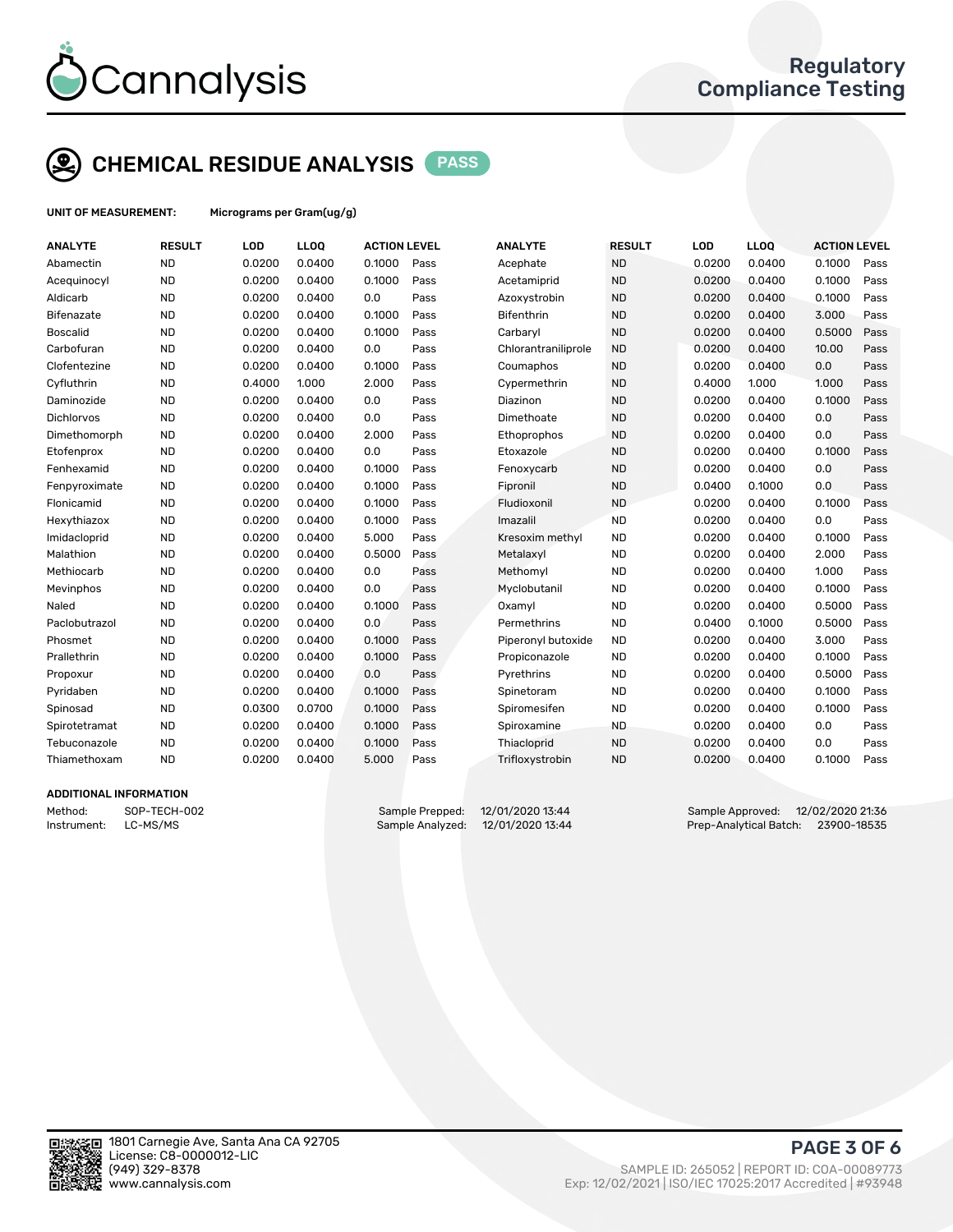

## CHEMICAL RESIDUE GC ANALYSIS PASS

| UNIT OF MEASUREMENT: | Microgra |
|----------------------|----------|
|                      |          |

ims per Gram(ug/g)

| <b>ANALYTE</b>         | <b>RESULT</b>            | LOD    | <b>LLOO</b> | <b>ACTION LEVEL</b> |                                     | <b>ANALYTE</b>                       | <b>RESULT</b> | LOD    | <b>LLOO</b>                                | <b>ACTION LEVEL</b> |             |
|------------------------|--------------------------|--------|-------------|---------------------|-------------------------------------|--------------------------------------|---------------|--------|--------------------------------------------|---------------------|-------------|
| Captan                 | <b>ND</b>                | 0.1000 | 0.2000      | 0.7000              | Pass                                | Chlordane                            | <b>ND</b>     | 0.0109 | 0.0136                                     | 0.0                 | Pass        |
| Methyl parathion       | <b>ND</b>                | 0.0400 | 0.1000      | 0.0                 | Pass                                | <b>PCNB</b>                          | <b>ND</b>     | 0.0200 | 0.0400                                     | 0.1000              | Pass        |
| Chlorfenapyr           | <b>ND</b>                | 0.0800 | 0.1000      | 0.0                 | Pass                                | Chlorpyrifos                         | <b>ND</b>     | 0.0800 | 0.1000                                     | 0.0                 | Pass        |
| ADDITIONAL INFORMATION |                          |        |             |                     |                                     |                                      |               |        |                                            |                     |             |
| Method:<br>Instrument: | SOP-TECH-010<br>GC-MS/MS |        |             |                     | Sample Prepped:<br>Sample Analyzed: | 12/01/2020 13:44<br>12/01/2020 13:45 |               |        | Sample Approved:<br>Prep-Analytical Batch: | 12/02/2020 13:11    | 23901-18536 |

## RESIDUAL SOLVENT ANALYSIS PASS

UNIT OF MEASUREMENT: Micrograms per Gram(ug/g)

| <b>ANALYTE</b>       | <b>RESULT</b>                                                                                                                                                                                      | LOD    | <b>LLOO</b> | <b>ACTION LEVEL</b> |      | <b>ANALYTE</b>           | <b>RESULT</b>                                                               | LOD    | LLOO  | <b>ACTION LEVEL</b> |      |
|----------------------|----------------------------------------------------------------------------------------------------------------------------------------------------------------------------------------------------|--------|-------------|---------------------|------|--------------------------|-----------------------------------------------------------------------------|--------|-------|---------------------|------|
| Acetone              | <lloo< td=""><td>5.000</td><td>250.0</td><td>5000</td><td>Pass</td><td>Acetonitrile</td><td><b>ND</b></td><td>5.000</td><td>50.00</td><td>410.0</td><td>Pass</td></lloo<>                          | 5.000  | 250.0       | 5000                | Pass | Acetonitrile             | <b>ND</b>                                                                   | 5.000  | 50.00 | 410.0               | Pass |
| Benzene              | <b>ND</b>                                                                                                                                                                                          | 0.5000 | 1.000       | 1.000               | Pass | <b>Butane</b>            | <b>ND</b>                                                                   | 76.80  | 96.00 | 5000                | Pass |
| Chloroform           | <b>ND</b>                                                                                                                                                                                          | 0.5000 | 1.000       | 1.000               | Pass | Ethanol                  | <b>ND</b>                                                                   | 10.00  | 50.00 | 5000                | Pass |
| <b>Ethyl Acetate</b> | <b>ND</b>                                                                                                                                                                                          | 5.000  | 50.00       | 5000                | Pass | <b>Ethyl Ether</b>       | <b>ND</b>                                                                   | 25.00  | 50.00 | 5000                | Pass |
| Ethylene oxide       | <b>ND</b>                                                                                                                                                                                          | 0.5000 | 1.000       | 1.000               | Pass | Heptane                  | <b>ND</b>                                                                   | 1.000  | 5.000 | 5000                | Pass |
| Hexane               | <lloo< td=""><td>0.5000</td><td>5.000</td><td>290.0</td><td>Pass</td><td><b>Isopropyl Alcohol</b></td><td><lloo< td=""><td>5.000</td><td>50.00</td><td>5000</td><td>Pass</td></lloo<></td></lloo<> | 0.5000 | 5.000       | 290.0               | Pass | <b>Isopropyl Alcohol</b> | <lloo< td=""><td>5.000</td><td>50.00</td><td>5000</td><td>Pass</td></lloo<> | 5.000  | 50.00 | 5000                | Pass |
| Methanol             | <b>ND</b>                                                                                                                                                                                          | 10.00  | 50.00       | 3000                | Pass | Methylene chloride       | <b>ND</b>                                                                   | 0.5000 | 1.000 | 1.000               | Pass |
| Pentane              | <b>ND</b>                                                                                                                                                                                          | 1.000  | 50.00       | 5000                | Pass | Propane                  | <b>ND</b>                                                                   | 16.00  | 20.00 | 5000                | Pass |
| Toluene              | <lloo< td=""><td>0.5000</td><td>1.000</td><td>890.0</td><td>Pass</td><td>Xvlenes</td><td><b>ND</b></td><td>6.000</td><td>100.0</td><td>2170</td><td>Pass</td></lloo<>                              | 0.5000 | 1.000       | 890.0               | Pass | Xvlenes                  | <b>ND</b>                                                                   | 6.000  | 100.0 | 2170                | Pass |
| Trichloroethylene    | <b>ND</b>                                                                                                                                                                                          | 0.2500 | 1.000       | 1.000               | Pass | 1.2-Dichloroethane       | <b>ND</b>                                                                   | 0.5000 | 1.000 | 1.000               | Pass |

#### ADDITIONAL INFORMATION

| ADDITIONAL INFORMATION |              |                                   |                                    |  |
|------------------------|--------------|-----------------------------------|------------------------------------|--|
| Method:                | SOP-TECH-021 | Sample Prepped: 12/01/2020 17:47  | Sample Approved: 12/02/2020 10:33  |  |
| Instrument:            | HS-GC-MS/FID | Sample Analyzed: 12/01/2020 17:48 | Prep-Analytical Batch: 23903-18556 |  |



UNIT OF MEASUREMENT: Cycle Threshold (Ct)

| <b>ANALYTE</b>                        | <b>RESULT</b> | LOD   | <b>LLOO</b> | <b>ACTION LEVEL</b> |                                     | <b>ANALYTE</b>   | <b>RESULT</b> | LOD                                  | <b>LLOO</b>            |     | <b>ACTION LEVEL</b> |
|---------------------------------------|---------------|-------|-------------|---------------------|-------------------------------------|------------------|---------------|--------------------------------------|------------------------|-----|---------------------|
| A.fumigatus                           | ND            | 33.00 | 0.0         | 0.0                 | Pass                                | A. flavus        | <b>ND</b>     | 33.00                                | 0.0                    | 0.0 | Pass                |
| A. niger                              | <b>ND</b>     | 33.00 | 0.0         | 0.0                 | Pass                                | A. terreus       | <b>ND</b>     | 33.00                                | 0.0                    | 0.0 | Pass                |
| <b>STEC</b>                           | <b>ND</b>     | 33.00 | 0.0         | 0.0                 | Pass                                | Salmonella spp   | <b>ND</b>     | 33.00                                | 0.0                    | 0.0 | Pass                |
|                                       |               |       |             |                     |                                     |                  |               |                                      |                        |     |                     |
| ADDITIONAL INFORMATION                |               |       |             |                     |                                     |                  |               |                                      |                        |     |                     |
| SOP-TECH-016, SOP-TECH-022<br>Method: |               |       |             |                     | 12/02/2020 06:27<br>Sample Prepped: |                  |               | 12/02/2020 11:23<br>Sample Approved: |                        |     |                     |
| Instrument:                           | aPCR          |       |             |                     | Sample Analyzed:                    | 12/02/2020 06:31 |               |                                      | Prep-Analytical Batch: |     | 23921-18570         |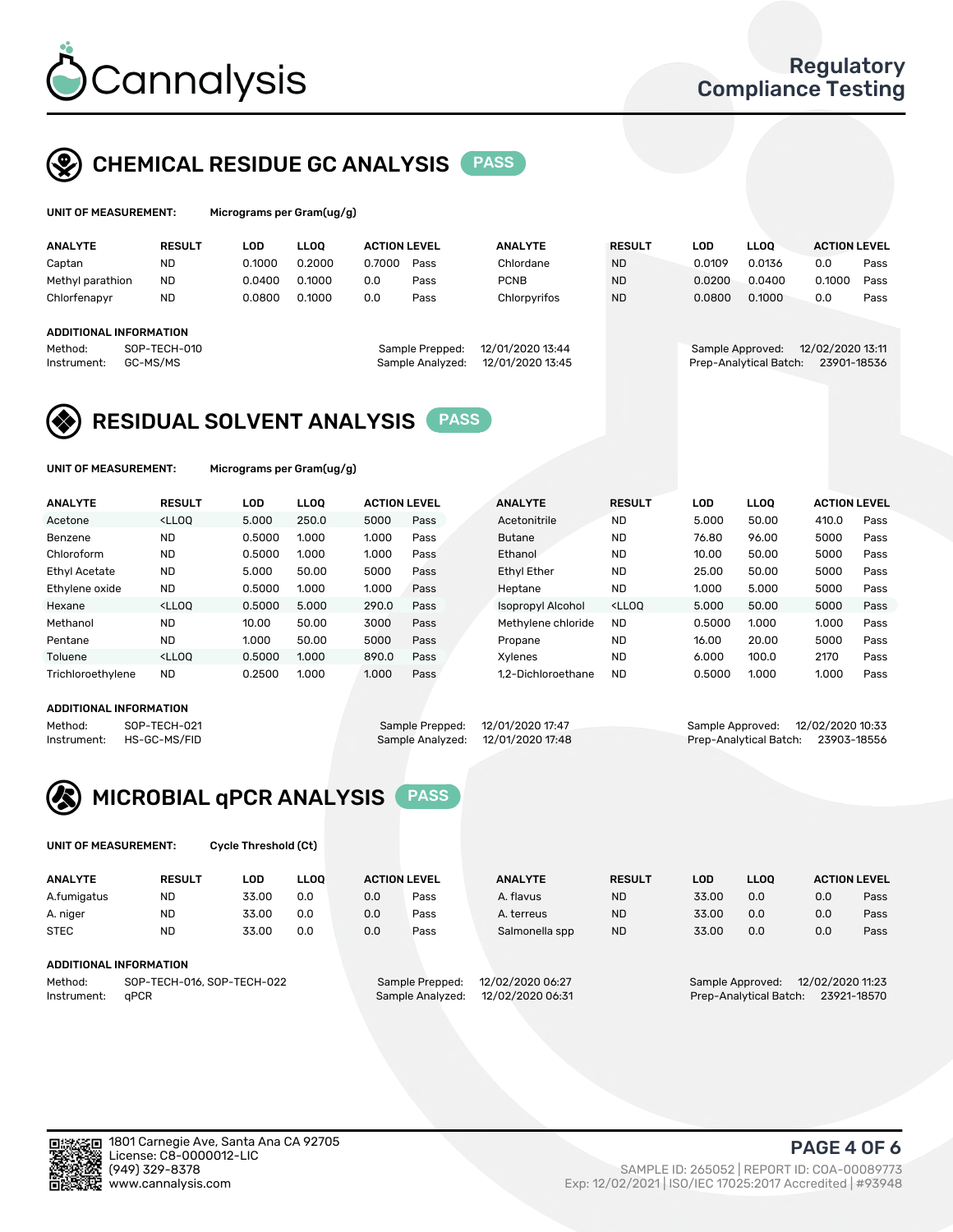

 $U$ UNIT OF MEASUREMENT: Micrograms per Gram(ug/g)



| <b>ANALYTE</b>                                                                                                                                            | <b>RESULT</b>                                                                                                                                                               | LOD    | <b>LLOO</b> | <b>ACTION LEVEL</b> |      | <b>ANALYTE</b> | <b>RESULT</b>                                                                   | <b>LOD</b> | <b>LLOO</b>                                | <b>ACTION LEVEL</b>             |      |
|-----------------------------------------------------------------------------------------------------------------------------------------------------------|-----------------------------------------------------------------------------------------------------------------------------------------------------------------------------|--------|-------------|---------------------|------|----------------|---------------------------------------------------------------------------------|------------|--------------------------------------------|---------------------------------|------|
| Arsenic                                                                                                                                                   | <b>ND</b>                                                                                                                                                                   | 0.0200 | 0.0500      | 0.2000              | Pass | Cadmium        | <lloq< th=""><th>0.0050</th><th>0.0500</th><th>0.2000</th><th>Pass</th></lloq<> | 0.0050     | 0.0500                                     | 0.2000                          | Pass |
| Lead                                                                                                                                                      | <lloq< th=""><th>0.0100</th><th>0.0500</th><th>0.5000</th><th>Pass</th><th>Mercury</th><th><b>ND</b></th><th>0.0030</th><th>0.0500</th><th>0.1000</th><th>Pass</th></lloq<> | 0.0100 | 0.0500      | 0.5000              | Pass | Mercury        | <b>ND</b>                                                                       | 0.0030     | 0.0500                                     | 0.1000                          | Pass |
| ADDITIONAL INFORMATION<br>12/01/2020 13:54<br>SOP-TECH-013<br>Sample Prepped:<br>Method:<br>12/01/2020 18:00<br>Sample Analyzed:<br>ICP-MS<br>Instrument: |                                                                                                                                                                             |        |             |                     |      |                |                                                                                 |            | Sample Approved:<br>Prep-Analytical Batch: | 12/01/2020 21:11<br>23902-18558 |      |
|                                                                                                                                                           | <b>MYCOTOXINS ANALYSIS</b>                                                                                                                                                  |        |             |                     |      |                |                                                                                 |            |                                            |                                 |      |

| UNII UF MEASUREMENI: | MIC |
|----------------------|-----|
|                      |     |
|                      |     |

| <b>OF MEASUREMENT:</b> | Micrograms per Kilogram(ug/kg) |
|------------------------|--------------------------------|
|                        |                                |

| <b>ANALYTE</b>          | <b>RESULT</b> | LOD   | <b>LLOO</b> | <b>ACTION LEVEL</b> |      | <b>ANALYTE</b> | <b>RESULT</b> | LOD   | <b>LLOO</b> | <b>ACTION LEVEL</b> |      |
|-------------------------|---------------|-------|-------------|---------------------|------|----------------|---------------|-------|-------------|---------------------|------|
| Aflatoxin B1            | <b>ND</b>     | 1.000 | 2.000       |                     | N/A  | Aflatoxin B2   | <b>ND</b>     | 2.000 | 5.000       |                     | N/A  |
| Aflatoxin G1            | <b>ND</b>     | 2.000 | 5.000       |                     | N/A  | Aflatoxin G2   | <b>ND</b>     | 2.000 | 5.000       |                     | N/A  |
| <b>Total Aflatoxins</b> | <b>ND</b>     | 10.00 | 14.00       | 20.00               | Pass | Ochratoxin A   | <b>ND</b>     | 1.000 | 2.000       | 20.00               | Pass |
|                         |               |       |             |                     |      |                |               |       |             |                     |      |

#### ADDITIONAL INFORMATION

Method: SOP-TECH-020 Sample Prepped: 12/01/2020 10:24 Sample Approved: 12/02/2020 21:32 Instrument: LC-MS/MS Sample Analyzed: 12/01/2020 11:28 Prep-Analytical Batch: 23894-18530

# FILTH & FOREIGN MATERIAL ANALYSIS PASS

UNIT OF MEASUREMENT: Filth and Foreign Matter (%, #/3g)

| <b>ANALYTE</b>                                              | <b>RESULT</b> | LOD | <b>LLOO</b> | <b>ACTION LEVEL</b> |                                     | <b>ANALYTE</b>                       | <b>RESULT</b> | LOD | <b>LLOO</b>                                | <b>ACTION LEVEL</b>             |      |
|-------------------------------------------------------------|---------------|-----|-------------|---------------------|-------------------------------------|--------------------------------------|---------------|-----|--------------------------------------------|---------------------------------|------|
| IF RH ME                                                    | ND            | 0.0 | 0.0         | 1.000               | Pass                                | <b>IFM</b>                           | <b>ND</b>     | 0.0 | 0.0                                        | 25.00                           | Pass |
| Mold                                                        | <b>ND</b>     | 0.0 | 0.0         | 25.00               | Pass                                | <b>SSCD</b>                          | <b>ND</b>     | 0.0 | 0.0                                        | 25.00                           | Pass |
| ADDITIONAL INFORMATION                                      |               |     |             |                     |                                     |                                      |               |     |                                            |                                 |      |
| SOP-TECH-009<br>Method:<br>Instrument:<br>Visual Inspection |               |     |             |                     | Sample Prepped:<br>Sample Analyzed: | 12/01/2020 18:08<br>12/01/2020 18:08 |               |     | Sample Approved:<br>Prep-Analytical Batch: | 12/01/2020 18:12<br>23924-18559 |      |